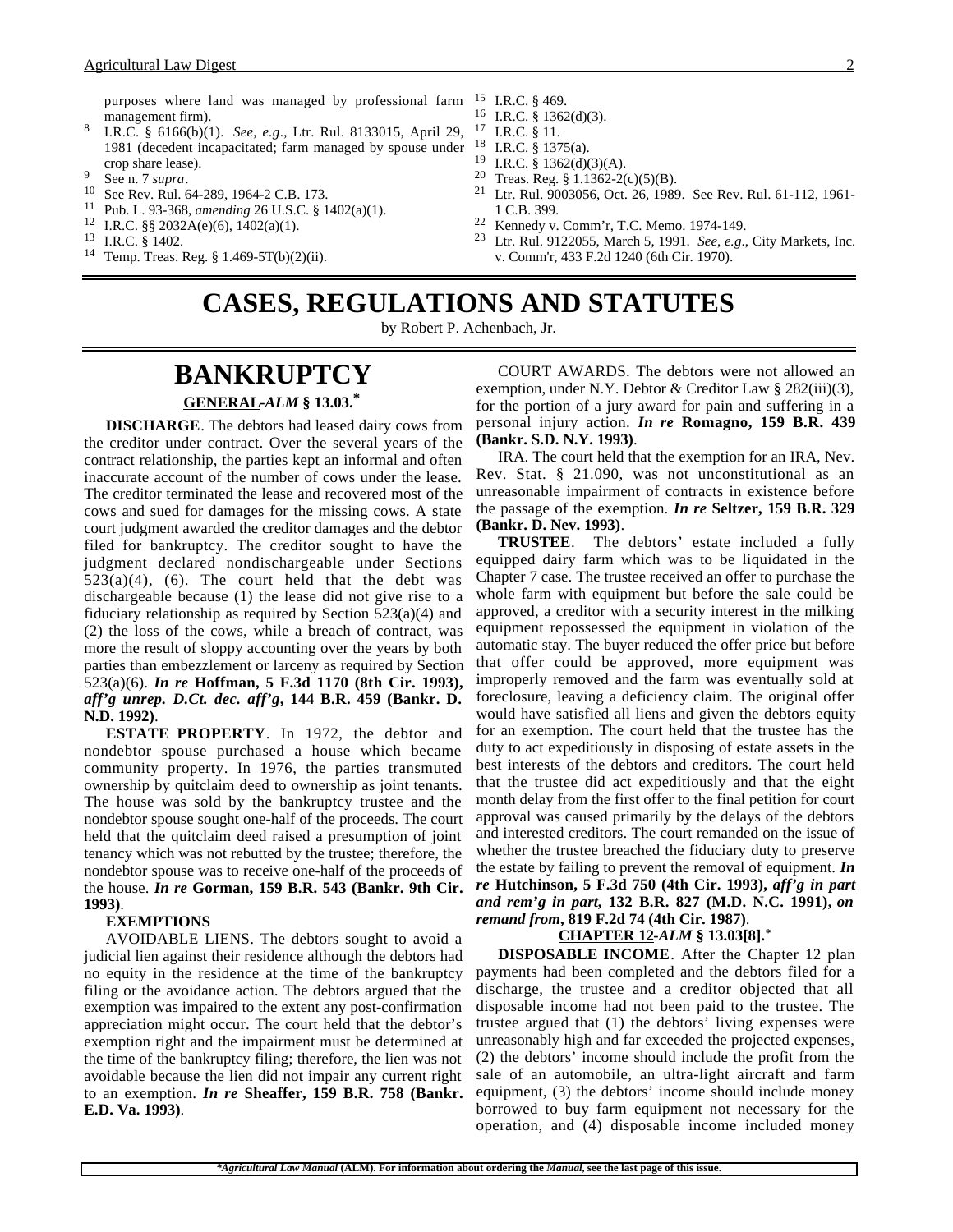invested in another business. The court held that (1) the debtors' personal living expenses in excess of a 5 percent annual increase were not reasonably necessary and was be included in disposable income, (2) the profit from the sale of assets owned during the bankruptcy case were included in disposable income, (3) the investment in the hog business was included in disposable income because the debtors failed to show the need for the investment, and (4) the money used for the equipment purchases was not included in disposable income because the purchases were within the reasonable expectations of operating a farm. *In re* **Gage, 159 B.R. 272 (Bankr. D. S.D. 1993)**.

**SALE OF ESTATE PROPERTY**. Without obtaining prior court permission, the Chapter 12 debtors sold topsoil from their farm. The creditor with a security interest in the farm sought an injunction against the sales and applied for relief from the automatic stay to foreclose on the security interest. The debtors asked for permission to sell the topsoil and stated that the proceeds would be used to make periodic payments on the secured debt. The court denied the permission to sell the topsoil because the debtor had not accurately accounted for all business transactions and sold the topsoil in cash transactions without use of a bank account or other record. The creditor was granted relief from the automatic stay because the debtor had not proposed a confirmable plan in over five years and could not demonstrate that a confirmable plan was possible. *In re* **Watford, 159 B.R. 597 (M.D. Ga. 1993)**.

#### **CHAPTER 13 -***ALM* **§ 13.03[3].\***

**ELIGIBILITY**. The court held that the debtors were not eligible for Chapter 13 because their total noncontingent, liquidated unsecured debt exceeded \$100,000 which included a claim for back taxes and penalties on those taxes. *In re* **Maxfield, 159 B.R. 587 (Bankr. D. Idaho 1993)**.

#### **FEDERAL TAXATION -***ALM* **§ 13.03[7].\***

**ADMINISTRATIVE EXPENSES**. While the debtor's case was still in Chapter 11, the debtor obtained approval for loans from a creditor in exchange for superpriority of that creditor in the funds. The funds were used to keep the debtor's businesses going so that they could be sold as going concerns. During this period, the businesses incurred additional employment tax liability which was not paid. After the case was converted to Chapter 7, the IRS filed a claim for the employment taxes, interest and penalties and sought priority under Section 506(c) as to the borrowed funds because the nonpayment of the taxes helped preserve the businesses. The court held that the IRS was entitled to priority as to the unpaid taxes and as to the interest and penalties. **U.S. v. Boatmen's First Nat'l Bank of Kansas City, 5 F.3d 1157 (8th Cir. 1993),** *aff'g in part and rev'g in part***, 142 B.R. 889 (W.D. Mo. 1992)**.

**AVOIDABLE LIENS**. The IRS held an undersecured tax lien claim against the debtor and the debtor sought to avoid the unsecured portion of the claim. The court held that under *Dewsnup v. Timm, 112 S. Ct. 773 (1992)*, the unsecured portion of an allowed claim was not avoidable. *In re* **Rombach, 159 B.R. 311 (Bankr. C.D. Cal. 1993)**.

The debtors filed for Chapter 13 bankruptcy within 240 days after the IRS had made assessments for taxes for 1982, 1983, and 1984. The debtors obtained a dismissal of the case one and a half years later and refiled 58 days after the dismissal. The court held that the taxes retained their priority status because the 240 day limitation under Section  $507(a)(7)(a)$  was extended by I.R.C. § 6503(b) until six months after the dismissal of the first bankruptcy case. *In re* **West, 5 F.3d 423 (9th Cir. 1993),** *aff'g***, 137 B.R. 1012 (D. Or. 1992), 137 B.R. 1016 (D. Or. 1992)**.

**CLAIMS**. The IRS had filed timely claims for personal income taxes owed by the debtors for certain tax years. The IRS filed untimely amended claims for personal taxes for the same and different tax years and for payroll taxes resulting from the debtors' business. The court held that the amended claims for payroll taxes were not allowed because the claims were for sufficiently different types of of taxes. The IRS also argued that the untimely claims could not be disallowed because Section 502 did not list untimely claims as disallowable. The court held that Section 502 did not control the limitation for filing claims under Bankr. Rule 3002. *In re* **Osborne, 159 B.R. 570 (Bankr. C.D. Cal. 1993)**.

The debtor had originally filed in Chapter 7 and had given notice of the filing to the IRS which did not file a claim. The case was converted to Chapter 13 and notice of the conversion and bar date for claims was sent to the IRS but the IRS had no record of receiving the notice. The IRS filed an untimely claim in the Chapter 13 case after the plan confirmation and the debtor petitioned for denial of the claim. The court held that the IRS claim was barred as untimely since the IRS knew about the bankruptcy case but failed to file any claims. *In re* **Messics, 159 B.R. 803 (Bankr. N.D. Ohio 1993)**.

**COMPROMISE OFFERS**. The debtors had made an offer to compromise prior to assessment of back taxes and the compromise was rejected by the IRS. After the assessment, IRS alleged that the debtors had made an oral second offer of compromise and the debtors' attorney had sent a letter appealing the rejection of the second offer. The court held that the first offer did not extend the period for making pre-petition assessments under Section  $507(a)(7)(A)(ii)$  because it occurred prior to the assessment, the oral second offer was not a valid offer because it was not made on IRS forms, and the appeal of the second rejection did not constitute an offer for purposes of Section 507. *In re* **Aberl, 159 B.R. 792 (Bankr. N.D. Ohio 1993)**.

**JURISDICTION**. Although the court held that it had jurisdiction to hear the debtor's petition for determination of liability for the debtor's spouse's taxes, the court abstained from exercising jurisdiction because a determination would not benefit any creditor. *In re* **Starnes, 159 B.R. 748 (Bankr. W.D. N.C. 1993)**.

**SETOFF**. The IRS filed a claim for pre-petition taxes owed by the debtor. Post-petition, the IRS discovered that a refund was due to the debtor for another prepetition tax year and refunded all of the refund except funds sufficient to pay all of the debtor's tax liability, including a post-petition liability. The IRS informed the trustee of its intent to make the setoffs but delayed in obtaining relief from the automatic stay to make the setoffs. The court held that the refund was a pre-petition debt owed to the debtor and could be setoff against the prepetition tax liability. The violation of the automatic stay was excused because the trustee did nothing in reliance on the full payment of the refund. The setoff of the refund against the post-petition tax liability was denied.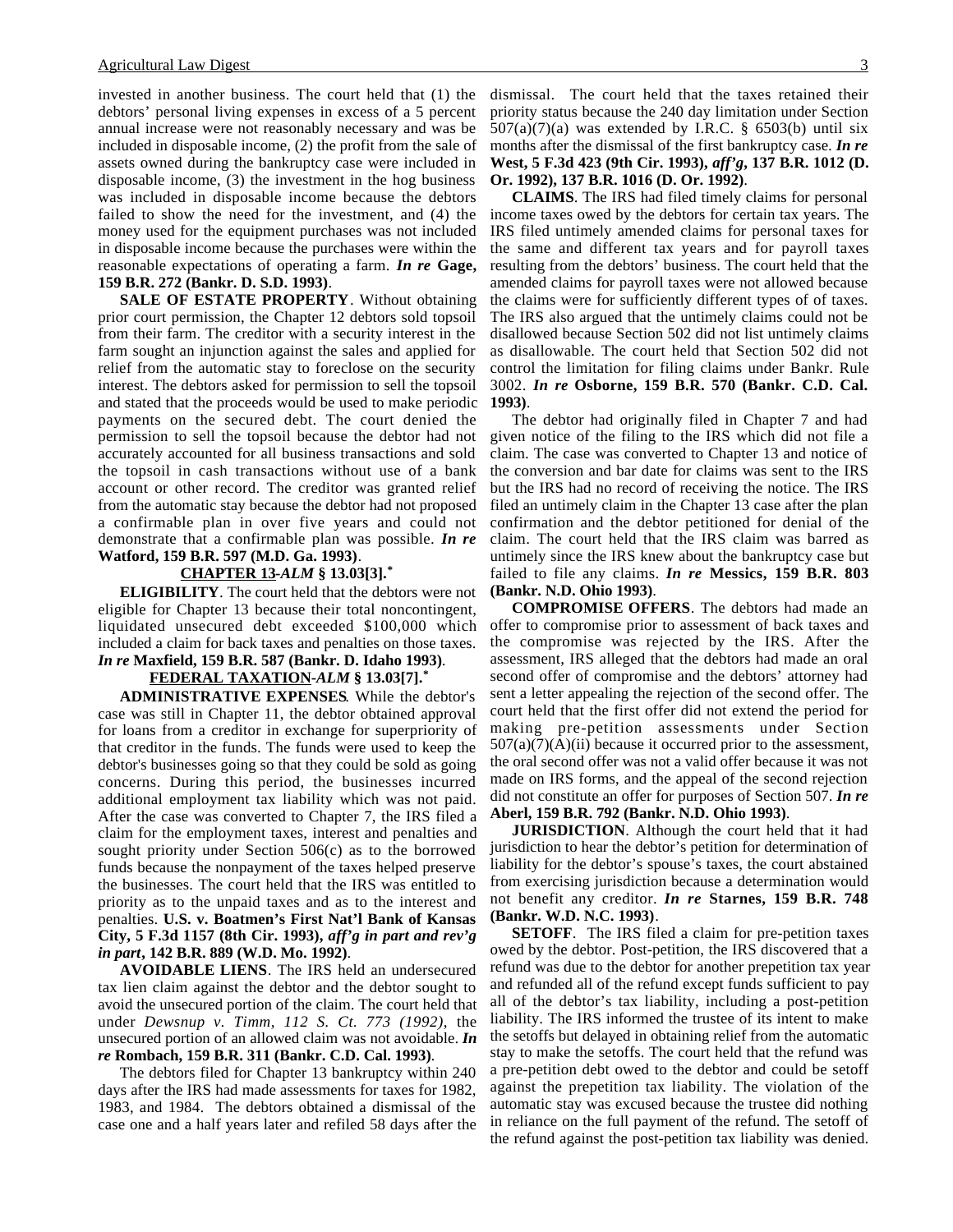### *In re* **Rush Hampton Indus., Inc., 159 B.R. 343 (Bankr. M.D. Fla. 1993)**.

**TAX LIEN**. The IRS had filed a tax lien pre-petition but during the bankruptcy failed to list the taxes involved as secured. The debtor's plan provided for the sale of their residence with the equity proceeds retained by the debtors for payment of capital gains tax; however, the tax lien was discovered and the IRS sought recovery of the proceeds. The court held that the tax lien remained valid through the bankruptcy case and was not affected by the failure to be listed as a claim in the case or to be listed in the plan. *In re* **Bisch, 159 B.R. 546 (Bankr. 9th Cir. 1993)**.

## **FEDERAL AGRICULTURAL PROGRAMS**

**CONSERVATION RESERVE PROGRAM**. The ASCS has announced plans to issue proposed regulations to allow limited and periodic nonemergency haying and grazing of CRP grasslands. **58 Fed. Reg. 66308 (Dec. 20, 1993)**.

**CROP INSURANCE-***ALM* **§ 13.04.\*** The FCIC has adopted as final regulations governing the Late Planting Agreement Option. **58 Fed. Reg. 64872 (Dec. 10, 1993)**.

The FCIC has adopted as final regulations removing late and prevented planting coverage from the endorsement for specific crops because the endorsement is also in the general endorsement. **58 Fed. Reg. 64973 (Dec. 10, 1993)**.

**DISASTER PAYMENTS-***ALM* **§ 10.03[4].\*** The CCC has issued interim regulations amending the livestock emergency programs (1) to simplify the method of determining total livestock feed needs, (2) to change the method of determining pasture value, (3) to apply the \$50,000 payment limitation to crop years instead of calender years, and (4) to alter the method of calculating interest on refunds due the CCC. **58 Fed. Reg. 62510 (Nov. 29, 1993)**.

**FARMER-OWNED RESERVE**. The CCC has adopted as final regulations under the farmer-owned reserve (FOR) offering producers an additional opportunity to declare intentions for the 1992 feed grains FOR program and allowing extensions of maturing 1990 FOR wheat loans and 1992 wheat and feed grain loans. **58 Fed. Reg. 62509 (Nov. 29, 1993)**.

**PEANUTS**. The ASCS has issued proposed regulations setting the 1994 national peanut quota at 1,350,000 short tons and the CCC has announced proposed regulations setting the sales price for additional peanuts for export edible use at \$400 per short ton. **58 Fed. Reg. 63106 (Nov. 30, 1993)**.

## **FEDERAL ESTATE AND GIFT TAX**

**CHARITABLE DEDUCTION-***ALM* **§ 5.04[4].\*** The decedent's will provided for 10 percent of the residuary estate to be invested for three beneficiaries sufficient to produce \$300 income for each beneficiary. The will also bequeathed the remainder of the residuary estate to a trust for the same beneficiaries with income distributed as needed to obtain the \$300 per month income, with the remainder of the income to be distributed to charities. The remainder of the residuary estate passed to the charities upon the death of

the last beneficiary. The estate proposed to reform the trust to change the beneficiaries of the ten percent investment and to provide the three beneficiaries with income from the trust determined as a percentage of the net value of the trust assets with the remainder passing to the charities. The IRS ruled that the original trust was a reformable interest and that the reformed trust would qualify for a charitable deduction. **Ltr. Rul 9345014, Aug. 11, 1993**.

The decedent's estate included bequests to a charity of metal furniture, 2,255 acres of farmland, farm machinery and equipment, and other farmland which was required to be sold. The decedent's will provided for payment of all estate net income to the surviving spouse during the administration of the estate. The IRS reasoned that the charities had a remainder interest in the estate property because the surviving spouse's interest in the estate net income could extend for four to eight years because of the complexity of the estate. The IRS ruled that the remainder interest in the 2,255 acres of farmland was eligible for the charitable deduction; however, the remainder interests in the farm machinery and equipment and the metal furniture were not eligible for the charitable deduction. The IRS also ruled that the remainder interest in the farmland which was to be sold was not eligible for the charitable deduction because the surviving spouse would be entitled to the income from the proceeds of the sale during the administration of the estate. **Ltr. Rul. 9347002, July 29, 1993**.

The taxpayer established an irrevocable charitable lead trust which provided for annual payments to qualified charities of 7 percent of the net fair market value of the trust's assets. The grantor retained no right to alter or amend the trust and the trustee was an independent trust company. The IRS ruled that the transfer of property to the trust was subject to gift tax, the trust property would not be included in the grantor's estate, and the trust could take a charitable deduction for the amounts distributed to charities. **Ltr. Rul. 9348012, Aug. 31, 1993**.

**GENERATION SKIPPING TRANSFERS-***ALM* **§ 5.04[6].\*** The decedent's will created a trust with equal shares for the two beneficiaries. One beneficiary died and that share was further divided into three subtrusts. The main trust had a provision establishing a minimum and maximum number of individual and corporate trustees. The trust applied to a state probate court to construe the will to provide that the minimum and maximum restriction applied to each share of the trust such that each separate share could have different trustees. The IRS ruled that the construction would not subject the trust to GSTT. **Ltr. Rul. 9345018, Aug. 18, 1993; Ltr. Rul. 9345021, Aug. 12, 1993; Ltr. Rul. 9245025, Aug. 12, 1993; Ltr. Rul. 9345026, Aug. 12, 1993**.

The decedent had established a trust in 1964 which provided for separation of the trust into separate trusts for each of the grandchildren living on the surviving spouse's death. The trustee had the discretionary power to distribute all of the principal and decided to distribute all of the trusts' property to the beneficiaries and terminate the trusts. The IRS ruled that because the distribution was in accord with the power given to the trustee, the distributions would not subject the trusts to GSTT. **Ltr. Rul. 9345033, Aug. 13, 1993**.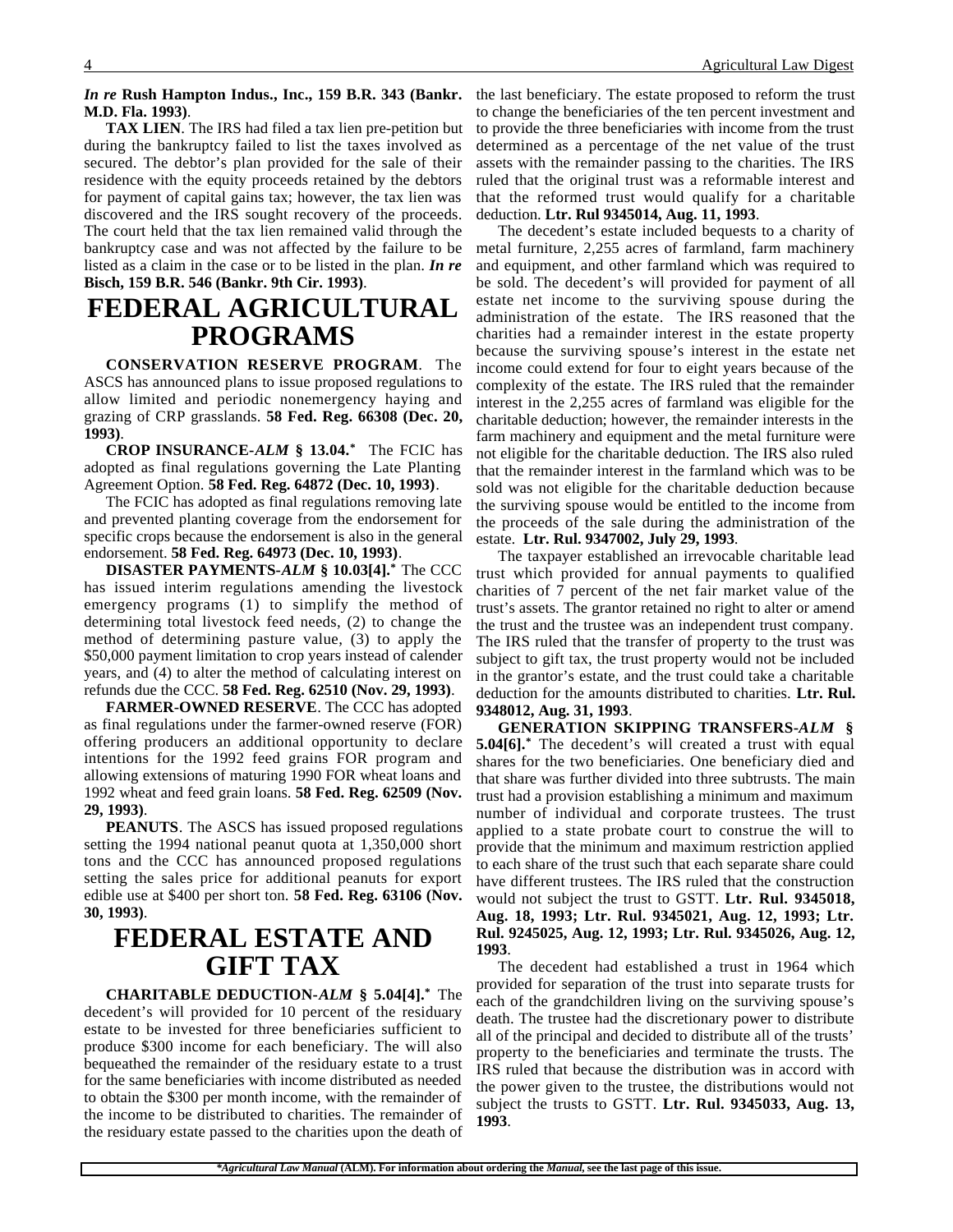At the death of the beneficiary, the corpus of a trust not subject to GSTT because of the incompetency exemption was distributed to another exempt GSTT trust. The second trust was partitioned into separate trusts for each beneficiary with the separate trusts retaining the provisions of the original trust, except that the trustees would no longer be able to distribute all trust income to one beneficiary. The IRS ruled that the new trusts were not subject to GSTT. **Ltr. Rul. 9345034, Aug. 13, 1993**.

The decedent's will established an irrevocable trust for three beneficiaries in 1969. The beneficiaries partitioned the trust into three separate trusts with each trust to maintain the provisions of the initial trust as to the passing of the remainder interests in the trusts. The IRS ruled that the partitioning of the trust did not subject the resulting trusts to GSTT. **Ltr. Rul. 9347019, Aug. 27, 1993**.

The grantor had created four trusts, a trust for two sets of three beneficiaries in 1966 and a trust for the same two sets of three beneficiaries in 1976. Each set of beneficiaries merged their two trusts into one trust and the IRS ruled that (1) no gain or loss would be recognized by the merger, (2) the basis and holding period of the trusts' assets would pass to the merged trusts, and (3) the merger did not subject the trusts to GSTT. **Ltr. Rul. 9348029, Sept. 3, 1993**.

**GIFT-***ALM* **§ 6.01.\*** The decedent had formed three corporations and transferred a farm to each corporation. The three corporations each leased at a bargain lease its farm to a general partnership, composed of the decedent and a child of the decedent, which operated the farms. A fourth corporation was formed to acquire and manage oil and gas interests owned by the decedent. The decedent made outright gifts of the stock to various family members and the stock had no restrictions on alienation. The IRS ruled that the transfers of stock were gifts of present interests eligible for the annual exclusion. **Ltr. Rul. 9346003, August 9, 1993**.

The decedent had executed a durable power of attorney appointing the decedent's child as attorney-in-fact. Although the appointment gave the child broad powers, the appointment did not specifically give the child the power to make gifts. The child transferred some of the decedent's real property to family members without consideration. The IRS ruled that because, under Texas law, the durable power of attorney did not include the power to make gifts, the transferred property was included in the decedent's estate as a revocable gift. **Ltr. Rul. 9347003, Aug. 5, 1993**.

The decedent's will established a charitable remainder unitrust. The estate did not make an allocation of the GSTT exemption; therefore, the allocation rule of I.R.C. § 2632(c) applied. The trustee and beneficiaries sought state court approval of an amendment to separate the trust into a trust for skip persons and a trust for non-skip persons. The IRS ruled that the separation would not affect the allocation of the exemption or cause the separate trusts to be treated as new trusts for GSTT purposes. **Ltr. Rul. 9347027, Sept. 2, 1993**.

**GIFTS WITHIN THREE YEARS OF DEATH-***ALM* **§ 5.02[3].\*** The decedent had established a revocable trust with the decedent as trustee and beneficiary. Within three years before death, the decedent directed the transfer of trust property to several individuals. The estate argued that the transfers were only an exercise of the decedent's right as

grantor/trustee to make distributions from the trust. The IRS argued that the transfers were includible in the gross estate because the transfers were relinquishments of the decedent's right to revoke the trust as to those assets. The court agreed with the estate's argument and held that the transferred property was not includible in the decedent's gross estate. **Est. of Barton v. Comm'r, T.C. Memo. 1993-583**.

**LIFE INSURANCE-***ALM* **§ 5.04[1].\*** The decedent was a chief executive officer of a company which merged with a second company. The decedent made an oral agreement with both companies to purchase the life insurance policies on the taxpayer held by the first company, effective with the merger date of the companies. Shortly after the merger, the decedent transferred the policies to the decedent's spouse as trustee. The decedent paid the second company the cash surrender value of the policies with the decedent's own funds but withdrew the paid amount from the cash value of the policies after the policies were transferred to the trust and within three years before the decedent's death. The IRS argued that the drawdown of the cash value was an exercise of an incident of ownership within three years of death and caused the policies to be included in the decedent's estate. The court held that the decedent did not have the authority to make the drawdown under state law; therefore, the decedent did not possess an incident of ownership and the policies were excludible from the estate. **Est. of O'Daniel v. U.S., 93-2 U.S. Tax. Cas. (CCH) ¶ 60,150 (5th Cir. 1993)**.

The taxpayers, husband and wife, entered into a splitdollar life insurance agreement with their wholly-owned S corporation and a trust for their children for ownership of a life insurance policy on the life of the survivor of the two taxpayers. Each taxpayer owned 50 percent of the corporation stock which passed to the survivor in trust. The survivor agreed to make the Subchapter S trust election. The IRS ruled that the corporation held no incidents of ownership in the life insurance policy and that the Subchapter S trust election would not cause any attribution of incidents of ownership to occur. **Ltr. Rul. 9348009, Aug. 31, 1993**.

**MARITAL DEDUCTION-***ALM* **§ 5.04[3].\*** The decedent's will bequeathed all property to a son. The son and the surviving spouse entered into an agreement to set aside the probate of the will and distribute all of the property to the spouse except for \$600,000 which went to the son. The estate claimed a marital deduction for the property which passed to the spouse and stated that no disclaimer was made. The estate argued that the agreement was a disclaimer by the son or that the agreement was a settlement of a bona fide will dispute, both giving rise to a marital deduction for the property passing to the spouse. The court held that the agreement was not a qualified disclaimer because the agreement directed the passing of the property to someone other than the persons, the son's children, who would have received the property under the statute. In addition, the agreement was not a settlement of a dispute but a tax avoidance scheme because the spouse had no right under statute to the decedent's estate. **DePaoli v. Comm'r, T.C. Memo. 1993-577**.

The decedent's spouse had agreed with the decedent to receive specific estate property at the decedent's death; however, after the decedent's death, the spouse filed legal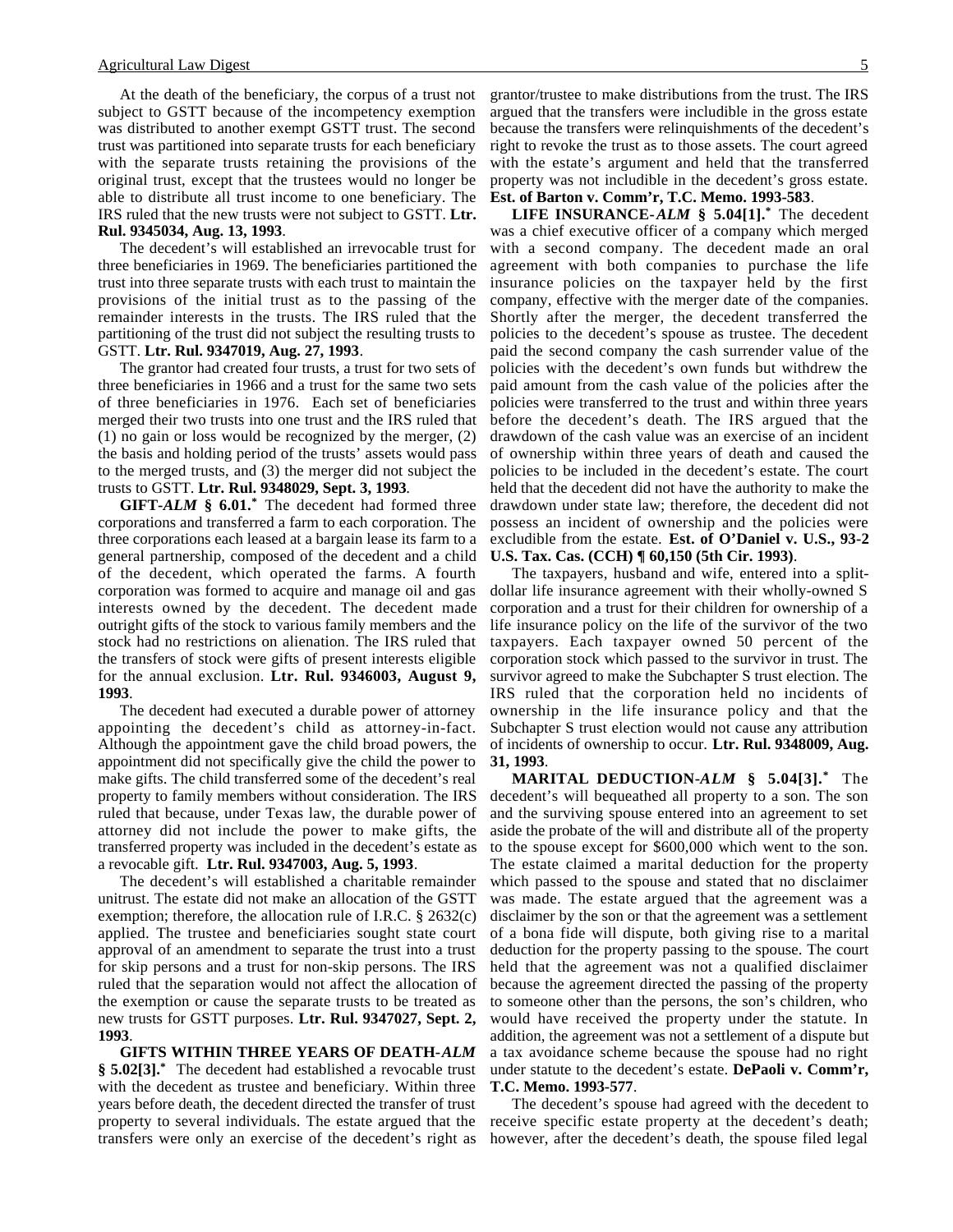action to take the community share. The spouse and one of the decedent's children agreed to a specific transfer of property in satisfaction of the spouse's community share rights. The IRS ruled that the property received by the spouse was eligible for the marital deduction. **Ltr. Rul. 9347003, Aug. 5, 1993**.

**SPECIAL USE VALUATION-***ALM* **§ 5.03[2].\*** The decedent's estate had made the special use valuation election for stock in a corporation which owned farmland. The two qualified heirs signed the recapture agreement as legatees of the stock but not as officers or shareholders of the corporation. The IRS ruled that the election substantially complied with the election requirements and could be perfected within 90 days after notice from the IRS, because under Arizona law, the heirs would be estopped from denying knowledge of the election as officers or shareholders of the corporation. **Ltr. Rul. 9346003, August 9, 1993**.

**VALUATION-***ALM* **§ 6.01[6].\*** The decedent owned stock in five corporations, with one corporation operating a transfer and storage business and the other companies owning assets leased to the first corporation. The court held that the stock of the corporation would be valued for estate tax purposes using the factors listed in Rev. Rul. 59-60, 1959-1 C.B. 237. The stock in the four asset owning corporations was valued using the net asset value method. The stock in the two corporations received a discount of 25 percent for minority ownership and all of the stock received a 10 percent discount for lack of marketability. **Est. of Ford v. Comm'r, T.C. Memo. 1993-580**.

The taxpayer established a revocable trust for the benefit of the taxpayer and with the taxpayer's spouse as trustee. The trust provided for an annual payment in cash or property of at least \$100,000. The trust was funded with stock which the taxpayer had the right to purchase with substitute property. The taxpayer also had the right to receive the amount necessary to reimburse the taxpayer for income taxes on trust income above a certain amount. The IRS ruled that the taxpayer's interest in the trust was a qualified annuity interest under I.R.C. § 2702. The IRS also ruled that distributions of stock to the taxpayer would not be taxable events and if the taxpayer died before the termination of the trust, the fair market value of the trust corpus would be includible in the taxpayer's gross estate. **Ltr. Rul. 9345035, Aug. 13, 1993**.

# **FEDERAL INCOME TAXATION**

**BAD DEBT DEDUCTION-***ALM* **§ 4.03[7].\*** The taxpayers had loaned money to another couple who filed for bankruptcy. The taxpayers filed an unsecured claim in the case for the loan but the debtors were discharged with no payment required on the taxpayers' claim under the bankruptcy plan. The court held that the taxpayers were eligible for a nonbusiness bad debt deduction in the year of the debtors' discharge. **Nova v. Comm'r, T.C. Memo. 1993-563**.

 **DISCHARGE OF INDEBTEDNESS-***ALM* **§ 4.02[15].\*** The taxpayer had entered into an agreement with a lender in 1986 to cancel a bank loan in exchange for an immediate cash payment. The court ruled that the discharge of

indebtedness income was realized in 1987, the year the cash was paid, and not in 1986. **Shannon v. Comm'r, T.C. Memo. 1993-554**.

**GROSS INCOME-***ALM* **§ 4.02.\*** The taxpayer was a shareholder and employee of a corporation for which the taxpayer made several business trips on airplanes. The taxpayer would bill the corporation for first class travel but would purchase coach fare tickets and have the tickets upgraded to first class using frequent flyer credits. The difference in the ticket prices would be credited to the taxpayer's travel account. The court held that the funds in the account were income to the taxpayer because the taxpayer could redeem the amount for cash or personal travel expenses. **Charley v. Comm'r, T.C. Memo. 1993- 558**.

**HOBBY LOSSES-***ALM* **§ 4.05[1].\*** The taxpayer was a doctor who operated a horse farm. The court held that losses incurred by the horse farm activity were not allowed because the farm was not operated for profit where the farm had suffered substantial continuing losses without much chance of future profits. **Borsody v. Comm'r, T.C. Memo. 1993-534**.

**INSTALLMENT REPORTING-***ALM* **§ 6.03[1].\*** Within one month after filing a timely income tax return, the taxpayer discovered that all the gain from an installment sale had been mistakenly reported as income on the return. The taxpayer immediately requested a revocation of the election and the IRS ruled that the revocation was granted because the taxpayer had made an inadvertent error, the revocation was not motivated by tax avoidance, and the taxpayer acted expeditiously in seeking the revocation after learning of the error. **Ltr. Rul. 9345027, Aug. 12, 1993**.

On December 31, 1992, the taxpayer ordered a stockbroker to make a sale of some of the taxpayer's stock. The sale order was placed on that day by the broker but the exchange of the stock for the proceeds occurred on January 8, 1993. The IRS ruled that installment reporting was not allowed, under I.R.C. § 453(a), for sales of stock sold on an established securities market and that the gain or loss would be recognized in the year of the trade date, December 31, 1992. **Rev. Rul. 93-84, I.R.B. 1993-39, 5,** *obsoleting* **Rev. Ruls. 82-227, 78-270, 70-344**.

**INTEREST-***ALM* **§ 4.03[12].\*** A court has invalidated Temp. Treas. Reg. § 1.163-9T as overbroad because the regulation disallowed an interest deduction for interest paid on underpayment of income tax regardless of the source of the income. The holding reinstates the previous rule that interest paid on income tax deficiencies on trade or business income is deductible to the extent the interest is characterized as as an ordinary and necessary business expense. The court allowed the IRS time to discover evidence on the issue of whether the interest paid by the taxpayer relating to farm business income was ordinary and necessary. **Miller v. U.S., 93-2 U.S. Tax Cas. (CCH) ¶ 50,631 (D. N.D. 1993)**.

**INVESTMENT TAX CREDIT-***ALM* **§ 4.04.\*** The shareholders of an S corporation owning investment tax credit property were not required to recapture investment tax credit when the S corporation merged with a C corporation in a tax-free reorganization under Section 381(a), because the merger was a mere change in the form of doing business where the merged corporation carried on the same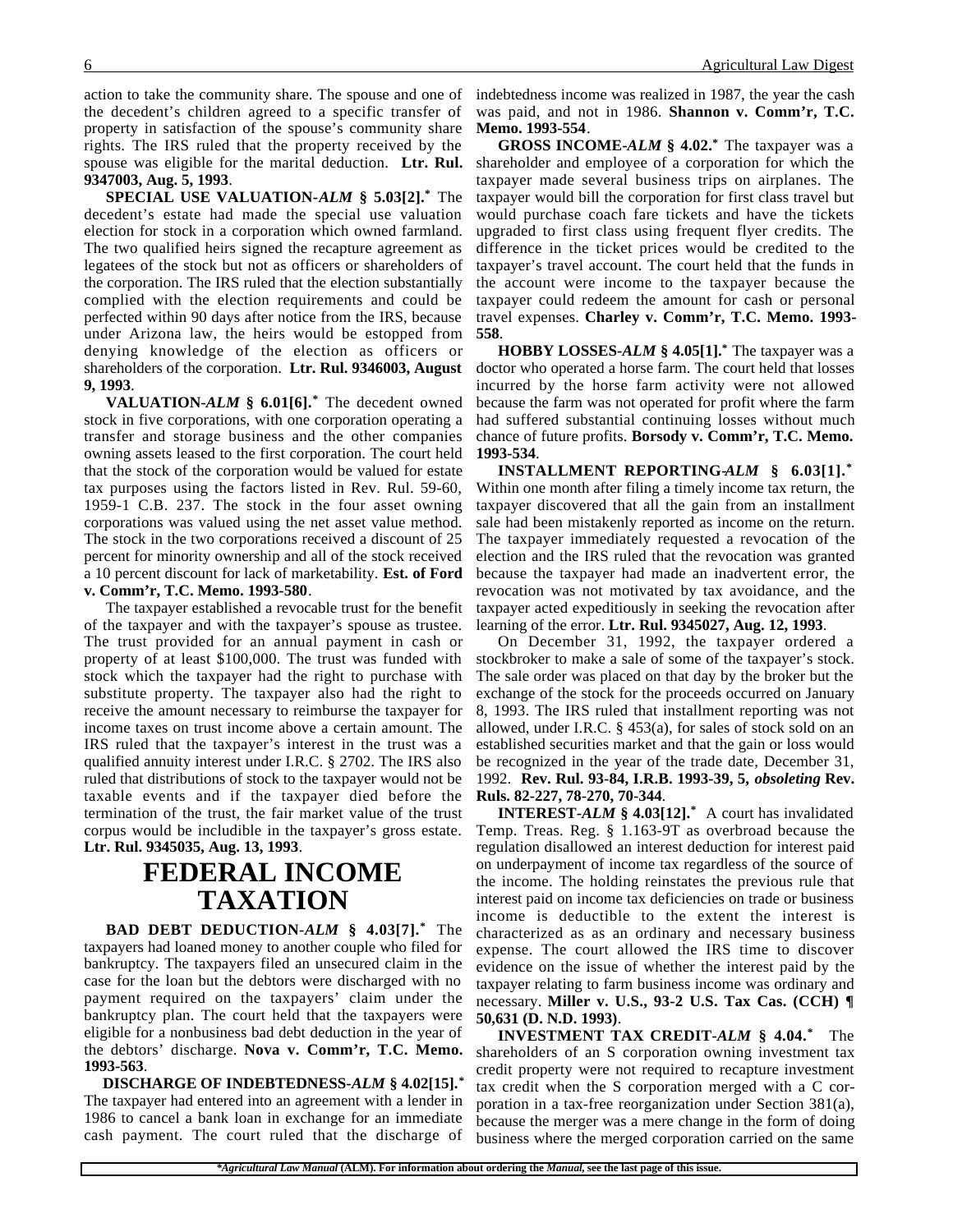business with the same assets. **Giovanini v. U.S., 93-2 U.S. Tax Cas. (CCH) ¶ 50,600 (9th Cir. 1993),** *aff'g***, 90-2 U.S. Tax Cas. (CCH) ¶ 50,542 (D. Or. 1990)**.

**LEVY**. The IRS has issued tables of the amounts of wages exempt from levy for delinquent taxes in 1994 for various taxpayers. The tables are also published in IRS Pub. 1494. **Notice 93-59, I.R.B. 1993-39, 9**.

### **PARTNERSHIPS-***ALM* **§ 7.03.\***

ADMINISTRATIVE ADJUSTMENTS. A partnership with less than 10 partners who were all individuals was excepted from the partnership audit procedures and the IRS was not required to issue a final partnership administrative adjustment before the Tax Court would have jurisdiction over a deficiency determination involving a partnership loss claimed by a partner. **McKnight v. Comm'r, 7 F.3d 447 (5th Cir. 1993),** *aff'g***, T.C. Memo. 1991-514**.

LIMITED LIABILITY COMPANIES. The IRS has ruled that a business organized under the Rhode Island Limited Liability Act could be taxed as a corporation or partnership, but would be taxed as a partnership if the articles of organization restricted the transferability of interests and required the dissolution of the company upon termination of a member's interest unless all members agree to continue the company. **Rev. Rul. 93-81, I.R.B. 1993-38, 7**.

The IRS has ruled that a business organized under the Utah Limited Liability Act could be taxed as a corporation or partnership, but would be taxed as a partnership if (1) the articles of organization restricted the transferability of interests and required the dissolution of the company upon termination of a member's interest unless all members agree to continue the company and (2) the articles of organization provided for management by elected members of the organization. **Rev. Rul. 93-91, I.R.B. 1993-41, 22**.

**PENSION PLANS**. The IRS has provided a model amendment for sponsors of master and prototype, regional prototype, volume submitter specimen, and individually designed profit-sharing and stock bonus plans that have received favorable opinion, notification, advisory and determination letters to amend their plans to reflect the modifications made by Notice 93-26, I.R.B. 1993-18, 11 to the 30-day notice requirement under Treas. Reg. § 1.411(a)- 11(c). **Rev. Proc. 93-47, I.R.B. 1993-41**.

**RETURNS**. The IRS has announced that it will begin assessing the Section 6050I intentional disregard penalties against attorneys for failure to report transactions involving more than \$10,000 in cash on Form 8300. The IRS is relying on court opinions holding that the information about client related transactions are not protected by the attorneyclient privilege. **IR-93-113**.

The IRS has adopted as final regulations removing all nonpayroll withheld taxes from reporting on Form 941, Employer's Quarterly Federal Tax Return, and Form 941E, Quarterly Return of Federal Income Tax and Medicare Tax. **58 Fed. Reg. 68033 (Dec. 23, 1993)**.

### **S CORPORATIONS-***ALM* **§ 7.02[3][c].\***

ADMINISTRATIVE ADJUSTMENTS. A shareholder of an S corporation signed a Form 872-S, Consent to Extend the Time to Assess Tax Attributable to Items of an S Corporation, which the corporation argued was invalid because not signed by a Tax Matters Person (TMP). The court held that the Form 872-S was valid because under

Oregon law and the corporation's bylaws, the shareholder had the authority to manage the corporation's affairs, including filing of tax forms. **Bugaboo Timber Co. v. Comm'r, 101 T.C. No. 31 (1993)**. Same as to California law. **Thermal Energy Concepts, Inc. v. Comm'r, T.C. Memo. 1993-541**.

#### **SAFE HARBOR INTEREST RATES January 1994**

| $J$ aliyal y $I/J$ |        |             |                  |         |
|--------------------|--------|-------------|------------------|---------|
|                    | Annual | Semi-annual | <b>Ouarterly</b> | Monthly |
|                    |        | Short-term  |                  |         |
| AFR 3.98           | 3.94   | 3.92        | 3.91             |         |
| 110% AFR           | 4.38   | 4.33        | 4.31             | 4.29    |
| 120% AFR           | 4.79   | 4.73        | 4.70             | 4.68    |
|                    |        | Mid-term    |                  |         |
| AFR 5.32           | 5.25   | 5.22        | 5.19             |         |
| 110% AFR           | 5.86   | 5.78        | 5.74             | 5.71    |
| 120% AFR           | 6.40   | 6.30        | 6.25             | 6.22    |
|                    |        | Long-term   |                  |         |
| AFR 6.30           | 6.20   | 6.15        | 6.12             |         |
| 110% AFR           | 6.94   | 6.82        | 6.76             | 6.73    |
| 120% AFR           | 7.58   | 7.44        | 7.37             | 7.33    |

**TAX RATES**. The taxable income ceilings for 1994 tax rates are (1) 15 percent: \$38,000 for married couples filing jointly, \$30,500 for heads of households, and \$22,750 for single filers; (2) 28 percent: \$91,850 for joint filers, \$78.700 for heads of households, and \$55,100 for single filers. The 36 and 39.6 percent tax brackets will not be adjusted until 1995. The standard deductions for 1994 are \$6,350 for joint filers, \$5,600 for heads of households and \$3,800 for single filers. The personal exemption is \$2,450. The personal exemption phases out beginning at \$167,700 for joint filers, \$139,750 for heads of households and \$111,800 for single filers. **IR-93-118**.

**TRAVEL EXPENSES.** The IRS has ruled on the deductibility of travel expenses incurred while employed temporarily away from the taxpayer's home. If the taxpayer realistically expects the temporary employment to last less than one year and the employment does last less than one year, the expenses are deductible. If the taxpayer realistically expects the temporary employment to last more than one year, the expenses are not deductible, even if the work lasts less than one year. If the taxpayer realistically expects the temporary employment to last less than one year but later learns that the work will last more than one year, the expenses are deductible only to the extent of the expenses incurred up to the point of learning that the work would last more than one year. **Rev. Rul. 93-86, I.R.B. 1993-40**.

**TRUSTS-***ALM* **Ch. 8.\*** The taxpayers established a charitable unitrust and a charitable annuity trust which complied with Rev. Proc. 90-32, 1990-1 C.B. 546 except that the trusts provided for appointment of successor trustees and a trustee committee with the power to change or appoint trustees, and allowed the situs of the trusts to be moved to another state. The IRS ruled that the differences did not affect the qualification of the trusts for income tax deductions. **Ltr. Rul. 9345032, Aug. 12, 1993**.